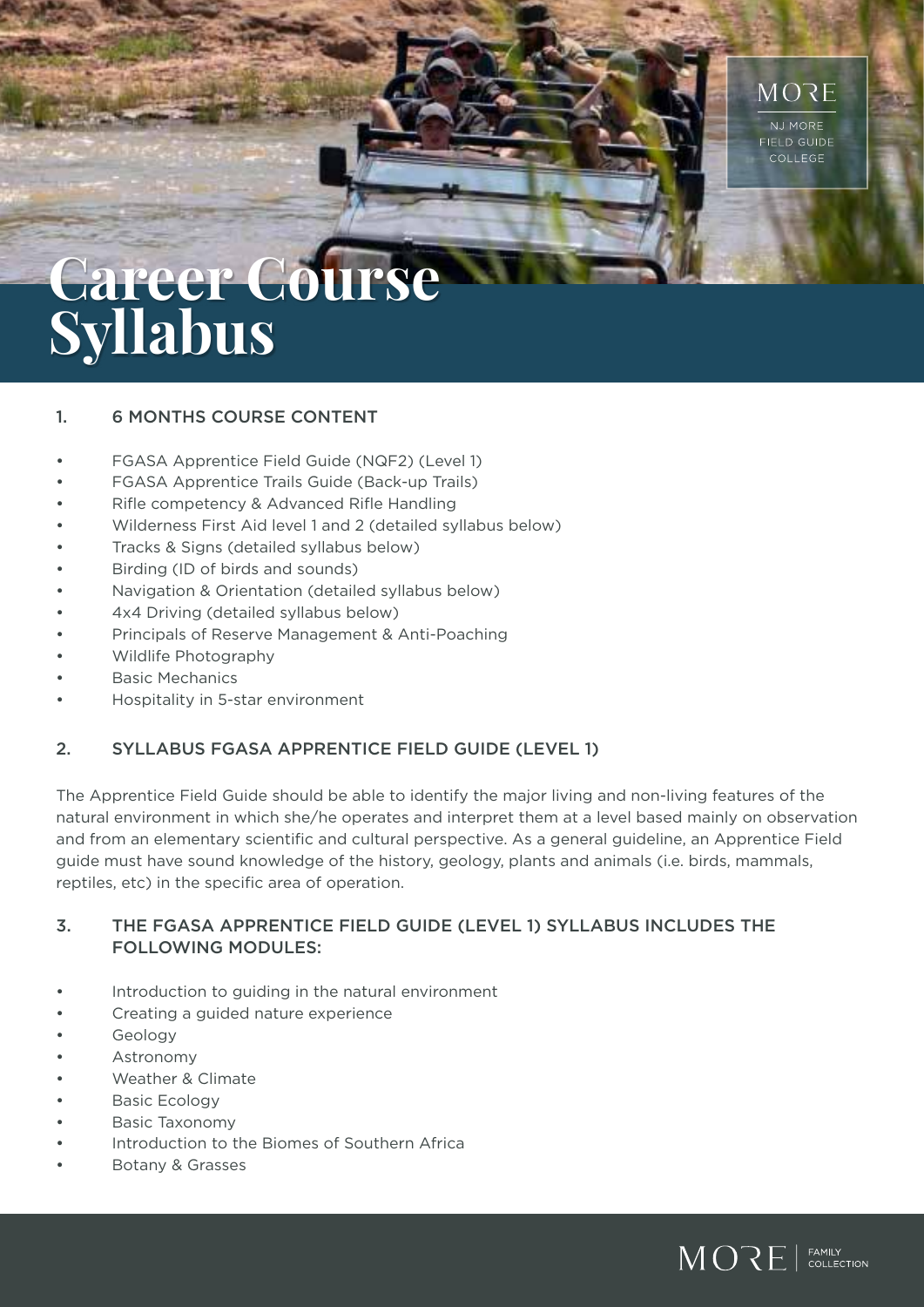- **Arthropods**
- Amphibians
- **Reptiles**
- Fish
- Birds
- Mammals
- Conservation management and Historical Human Habitation

### MODULE 1 **Introduction to Guiding In the Natural Environment**

On completion of this module you will:

- Have an understanding of what a professional nature guide does and where s/he fits into the tourism guiding industry
- Know what the aims of nature guiding are
- Have an understanding of guiding ethics in the natural environment
- Have been introduced to a set of guiding principles and a code of conduct for guides from a FGASA and a Dept of Environmental Affairs and Tourism (DEAT) point of view and have an understanding of legal requirements

# MODULE 2 **Creating A Guided Nature Experience**

- Be able to carry out a pre-briefing before embarking on a guided experience
- Be aware of determining any medical considerations of your clients
- Be able to determine if your clients have any special interests before departing on the guided experience
- Have the ability to involve all of your clients as individuals in the guided experience
- Take into consideration the environmental factors when it comes to the comfort of your clients
- Have enhanced communication skills for guiding in the natural environment
- Be able to carry out research on potentially interesting sights
- Approach animals taking into consideration all the client and animal factors which will affect the approach
- Be able to orientate yourself during the day and at night making use of a number of methods to do so
- Know what procedures to follow when lost and have the ability to find water and edible food in the natural environment
- Be able to interpret all aspects of the natural environment to enhance the experience of your clients

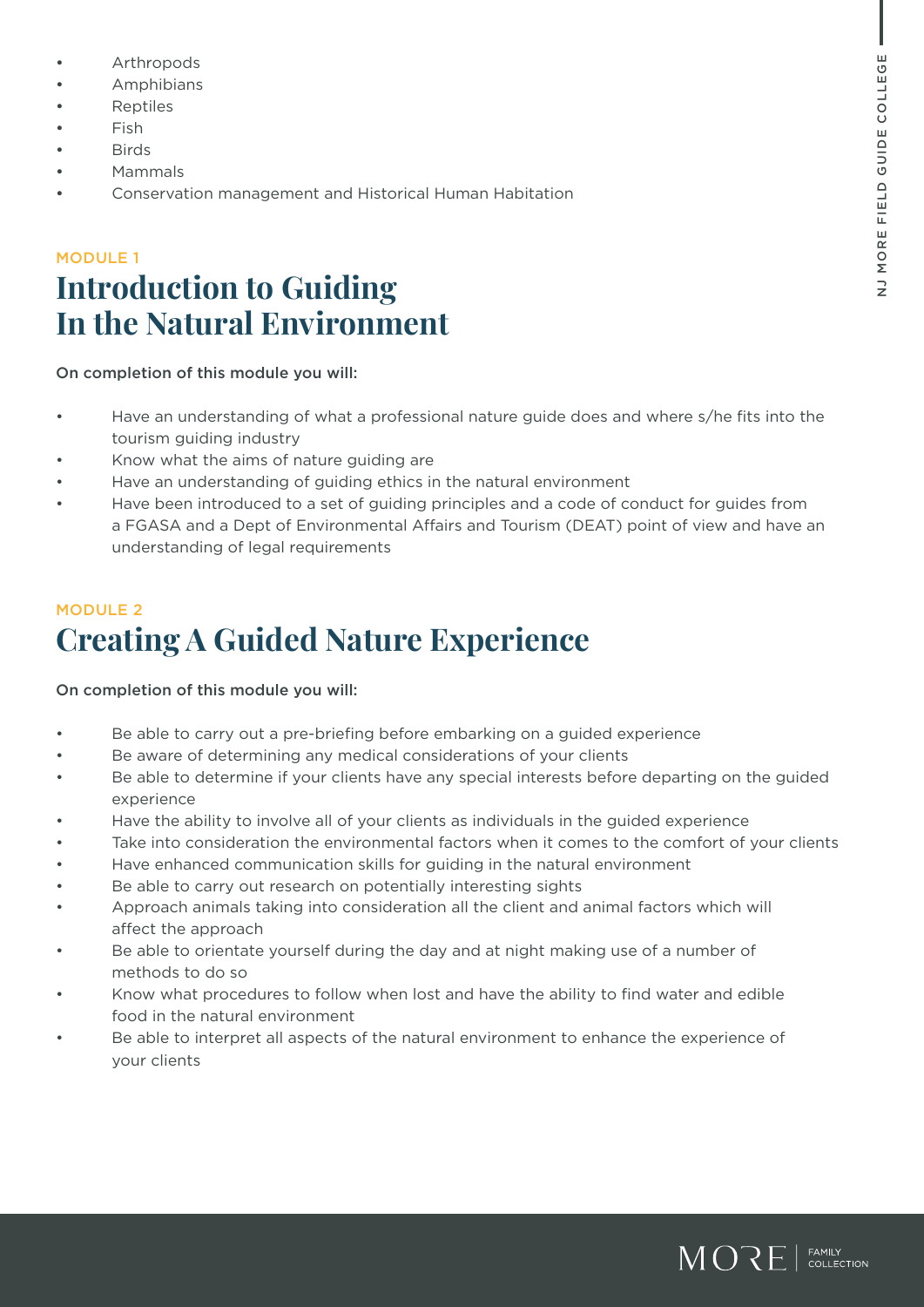### MODULE 3 **Geology**

#### On completion of this module you will:

- Know what the meaning of Geology is
- Have a basic understanding of what the Earth consists of
- Know how rocks are classified
- Understand how igneous, sedimentary and metamorphic rocks are formed
- Know what a mineral is and be able to give a few examples
- Have an understanding and knowledge of a few common rock types
- Know the weathering properties of some common rock types
- Have an understanding of the interrelationships between rocks, soil, climate, vegetation and animals

### MODULE 4 **Astronomy**

#### On completion of this module you will:

- Be able to understand by definition what is meant by a universe, galaxy and solar system
- Know the position of the nine planets in the solar system in terms of their distance from the Sun
- Be able to point out the constellations of Orion, Scorpio and the Southern Cross
- Be able to determine a southerly direction making use of the Southern Cross
- Be able to describe the phases of the moon as it is viewed from Earth
- Know what is meant by an eclipse and how to differentiate between a lunar and a solar eclipse in terms of the positioning of the Sun, Earth and Moon
- Know how the ocean tides are affected by the moon

### MODULE 5 **Weather & Climate**

- Know the difference between weather and climate
- Understand the process of cloud formation
- Know the different types and names of clouds and what weather conditions are associated with these different cloud types and how this may affect the guiding experience
- Know the different types of local wind conditions that may apply to the area of guiding operation.
- Be able to describe the four major influences on the South African climate
- Understand the general Summer and Winter conditions of Southern Africa

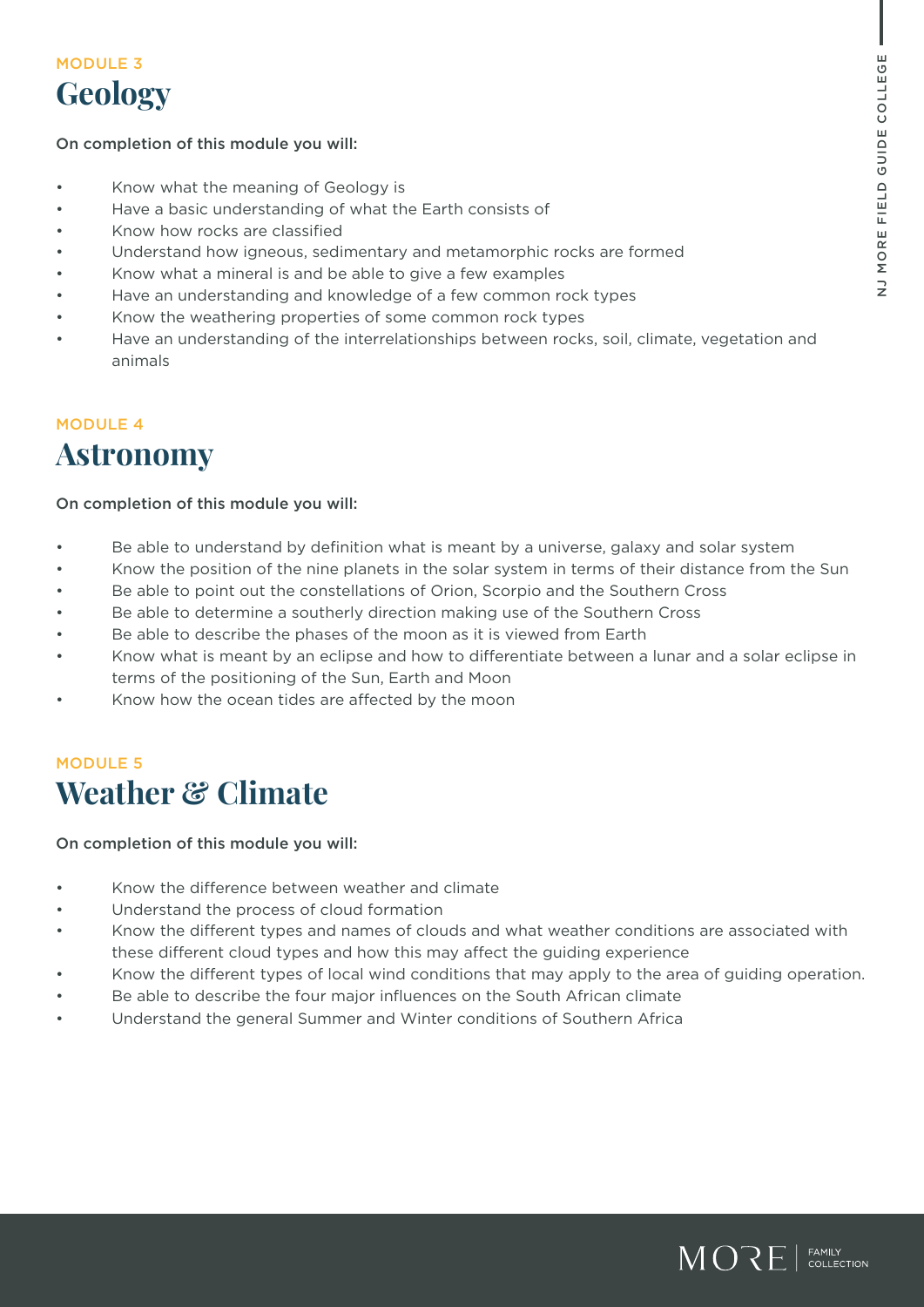## MODULE 6 **Basic Ecology**

#### On completion of this module you will:

- Know what Ecology is and how important an understanding of ecology is for the nature guide
- Have a understanding of the major components of ecosystems
- Be able to explain the different levels of organisation in ecology
- Know what trophic pyramids, food chains and food webs are and how to give an explanation of these
- Be able to give an explanation of the nutrient cycle
- Be able to give an explanation and examples of symbiotic relationships
- Know what predation is and the various types of competition that occurs in the natural environment

### MODULE 7 **Basic Taxonomy**

#### On completion of this module you will:

- Know what the meaning of taxonomy is
- Have an understanding of why and how living organisms are classified
- Be able to name the six kingdoms of living organisms
- Be able to place living organisms into the hierarchical order of classification

# MODULE 8 **Introduction to The Biomes of Southern Africa**

On completion of this module you will:

- Know what a biome is
- Be able to name the seven major biomes in Southern Africa
- Be able to explain the biomes in terms of the amount of seasonal rainfall and temperature
- Know what the main indicator species are for each of the biomes in terms of animals and dominant vegetation types

### MODULE 9 **Botany & Grasses**

- Know the anatomy of a tree
- Know how to identify a tree and thus be able to apply this knowledge to identify any tree in Southern Africa
- Be able to give some interesting facts about trees in terms of general uses, and traditional beliefs associated with specific trees

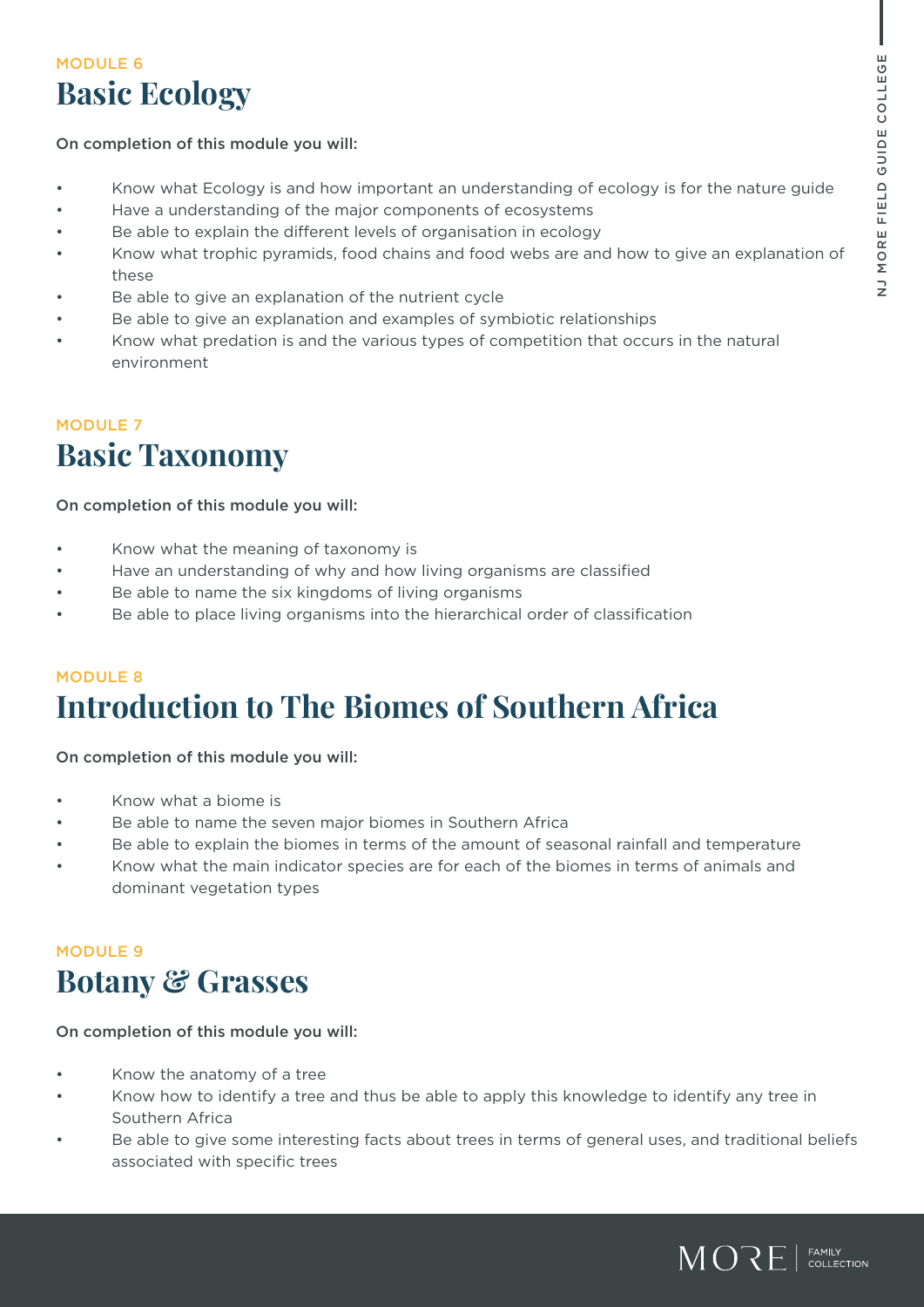- Know the anatomy of a grass plant
- Know how to identify a grass plant and thus be able to apply this knowledge to identify any grass plant in Southern Africa
- Know the differences between sweet and sour veld
- Be able to explain grassland succession
- Understand what is meant by the ecological status and the grazing value of grasses

# MODULE 10 **Arthropods (Insects & Relitives)**

#### On completion of this module you will:

- Know what a arthropod is
- Know what the characteristics of insects are
- Be able to explain the three different types of insect life-cycles and give examples of each
- Understand why insects are so successful and the ecological importance of insects
- Have a basic understanding of insect flight and their feeding behavior
- Be able to identify common insect orders
- Be able to explain the difference between insects and spiders
- Know what the characteristics of the Arachnid are and be able to place spiders two main sub orders
- Know how to recognize the venomous spiders in South Africa which are of medical importance to human beings and know what type of venom they have
- Know what the characteristics of scorpions are and how they distinguish between the two main types of scorpions
- Know what the differences are between Millipedes and Centipedes and their particular feeding behaviour

# MODULE 11 **Amphibians (Frogs & Toads)**

#### On completion of this module you will:

- Know the characteristics of the class of amphibians and be able to explain the differences between frogs and toads and their calls
- Understand the life cycle of frogs and toads and be able to explain metamorphosis
- Be able to explain mating postures, nests and types of eggs of frogs and toads

### MODULE 12 **Reptiles**

- Know the characteristics of the class of reptiles
- Be able to identify the features of the three reptile orders
- Be able to identify the features of Turtles, Tortoises and Terrapins
- Be able to identify the features of skinks, lizards, agamas, geckos, chameleons,

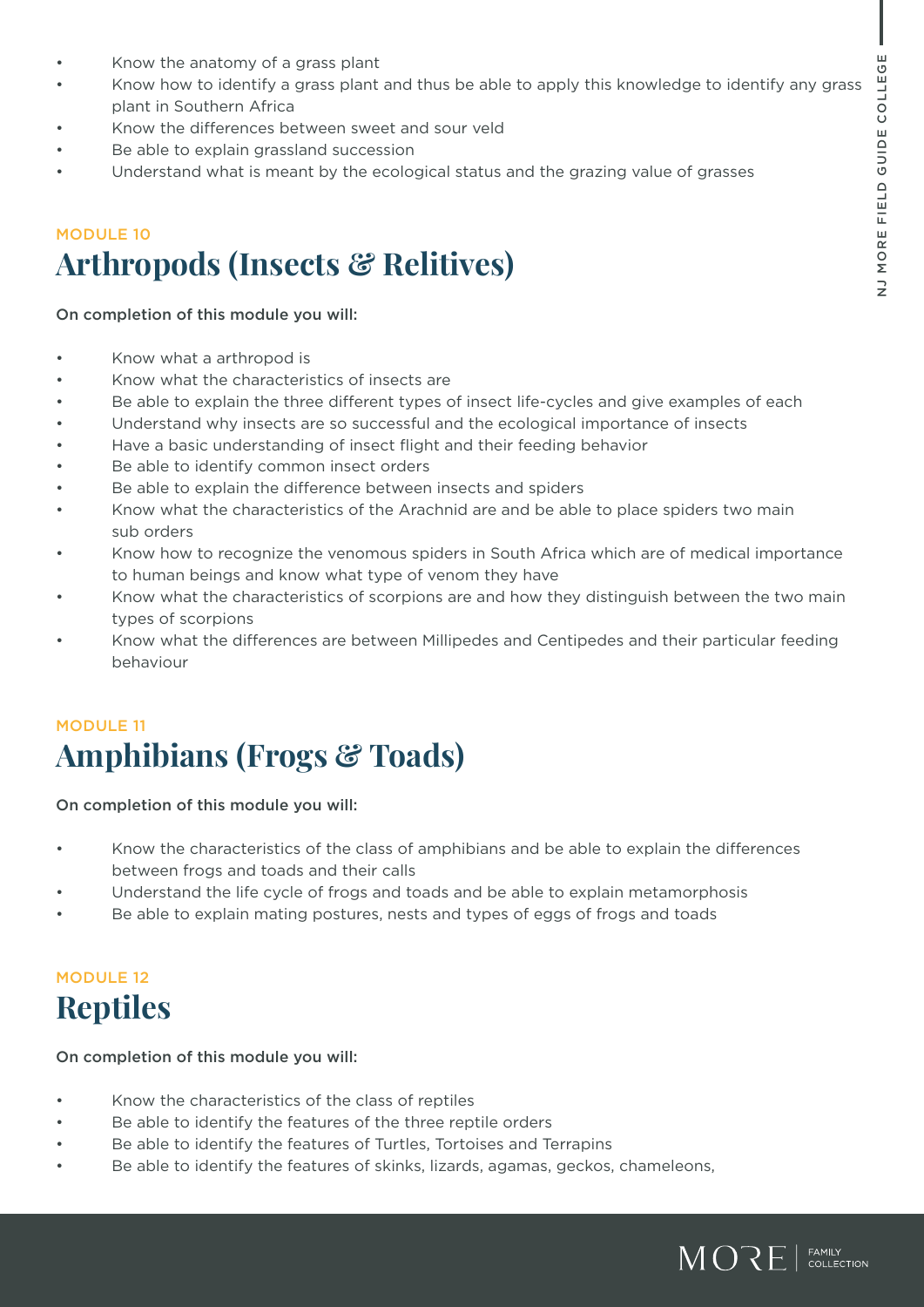monitors and snakes

- Know how to identify the more common species of snakes as well as the potentially lethal families and species of snakes
- Be able to name the different types of snake venom, symptoms and effects
- Be able to classify snakes in terms of the different teeth structures
- Know the different types of reproduction in snakes
- Have a basic understanding of the senses of snakes
- Know some interesting facts about reptiles

### MODULE 13

# **Fish**

#### On completion of this module you will:

- Know what a fish is
- Be able to label the external anatomy of a fish
- Understand the ecological importance of fish
- Be able to explain how fish reproduce and grow
- Know the different types of fish feeding behaviour
- Understand how fish move through water
- Be able to explain the concepts of neutral buoyancy and the swim bladder
- Know how the lateral line system works in fish and why it is important
- Be able to identify common species of fish

### MODULE 14 **Birds**

#### On completion of this module you will:

- Know the characteristics of the class of birds
- Understand the difference between passerines and non-passerines
- Be able to give explanations of the various feeding methods and type of food that birds eat
- Be able to point out examples of prominent bird species nests
- Be able to give a basic explanation of commonly displayed bird behaviour
- Know how to identify birds making use of various identification pointers
- Be able to identify the prominent and common bird species

### MODULE 15 **Mammals**

- Know the characteristics of the class of mammals
- Know the characteristics of the sub-classes of mammals
- Be able to explain the foot structure and digestive systems of ruminants and hindgut fermenters
- Be able to give the basic physical characteristics, social and feeding habits, habitat and distribution of the common species of mammals

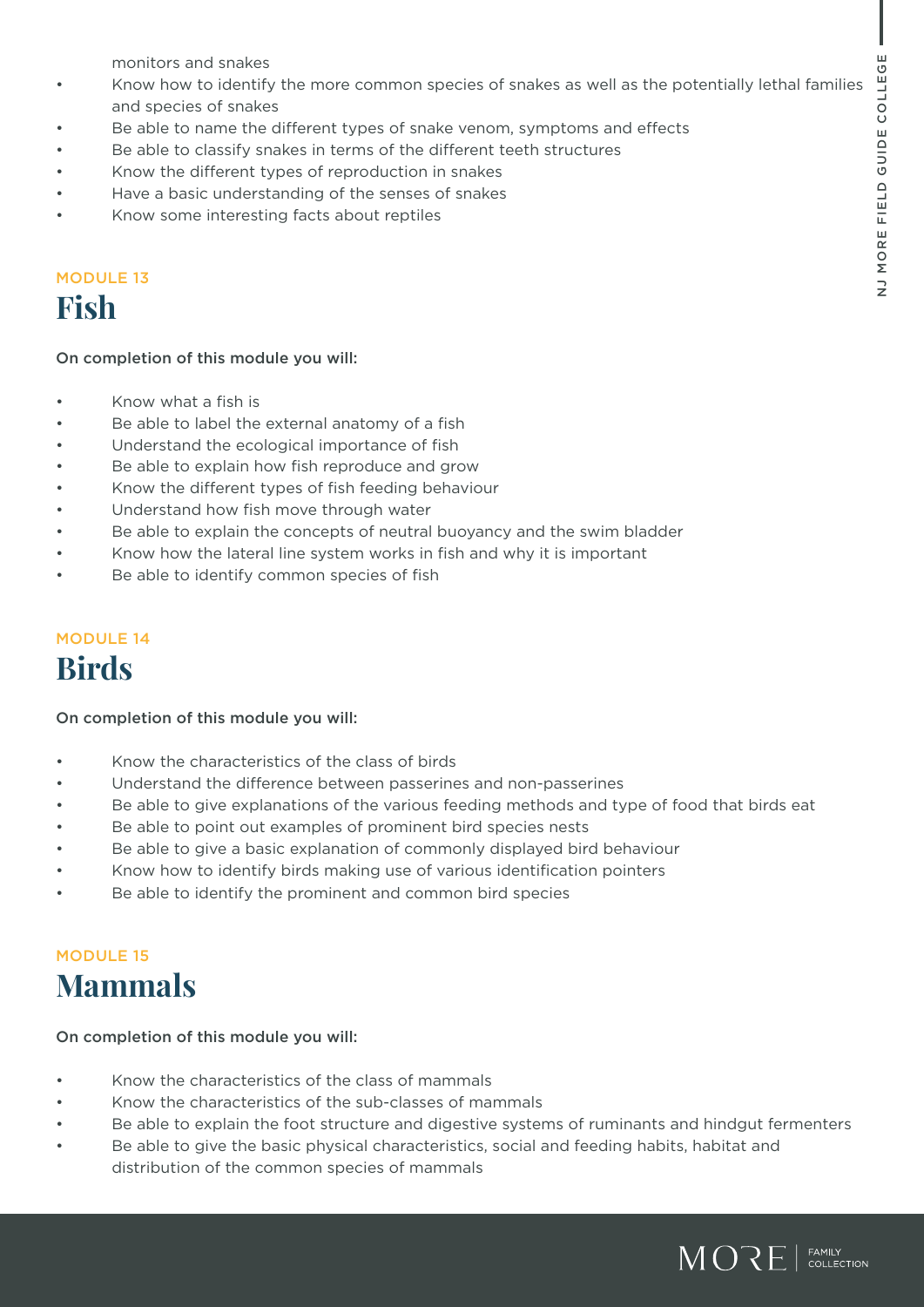- Be able to differentiate between males and females and common mammal species
- Have basic behavioural knowledge of the main indicator species ("flagship")

# MODULE 16 **Animal Behaviour**

On completion of this module you will:

- Know what animal behaviour is
- Understand the different grouping behaviour of animals
- Be able to explain the different forms of animals' communication making use of relevant examples
- Have an understanding of various types of animal protective behaviour
- Be able to explain the differences between animal home-ranges and territories
- Be able to identify and interpret animal signs and sounds

### MODULE 17 **Conservation Management & Historical Human Inhabitants**

#### On completion of this module you will:

- Know what conservation practices are used in the natural environment
- Understand why and how these conservation practices are carried out
- Know what a Trans frontier/ Peace Park is and be able to give some examples
- Know what a Biosphere Reserve is, why they are established and be able to give some examples of working Biosphere reserves
- Have knowledge and an understanding of the early human inhabitants of Southern Africa.
- Be able to explain the three Stone Age periods that took place in Southern Africa and some of the more interesting Stone age sites and their significance
- Be able to explain the characteristics of the Iron Age sites in Southern Africa and their significance
- Have an understanding of the distribution of traditional Southern African cultures

This module 17 will cover the absolute basics in terms of the topics included, and is thus only a very brief introduction to conservation management and Historical Human Habitation of Southern Africa.

a) The conservation management section of this module will include the following:

- The use of fire as a management tool
- Bush encroachment and alien plant control
- Erosion control/ Road maintenance
- Animal population control

b) The Historical Human Habitation section of this module will include the following:

- A brief history of humans in Southern Africa
- The early Stone Age

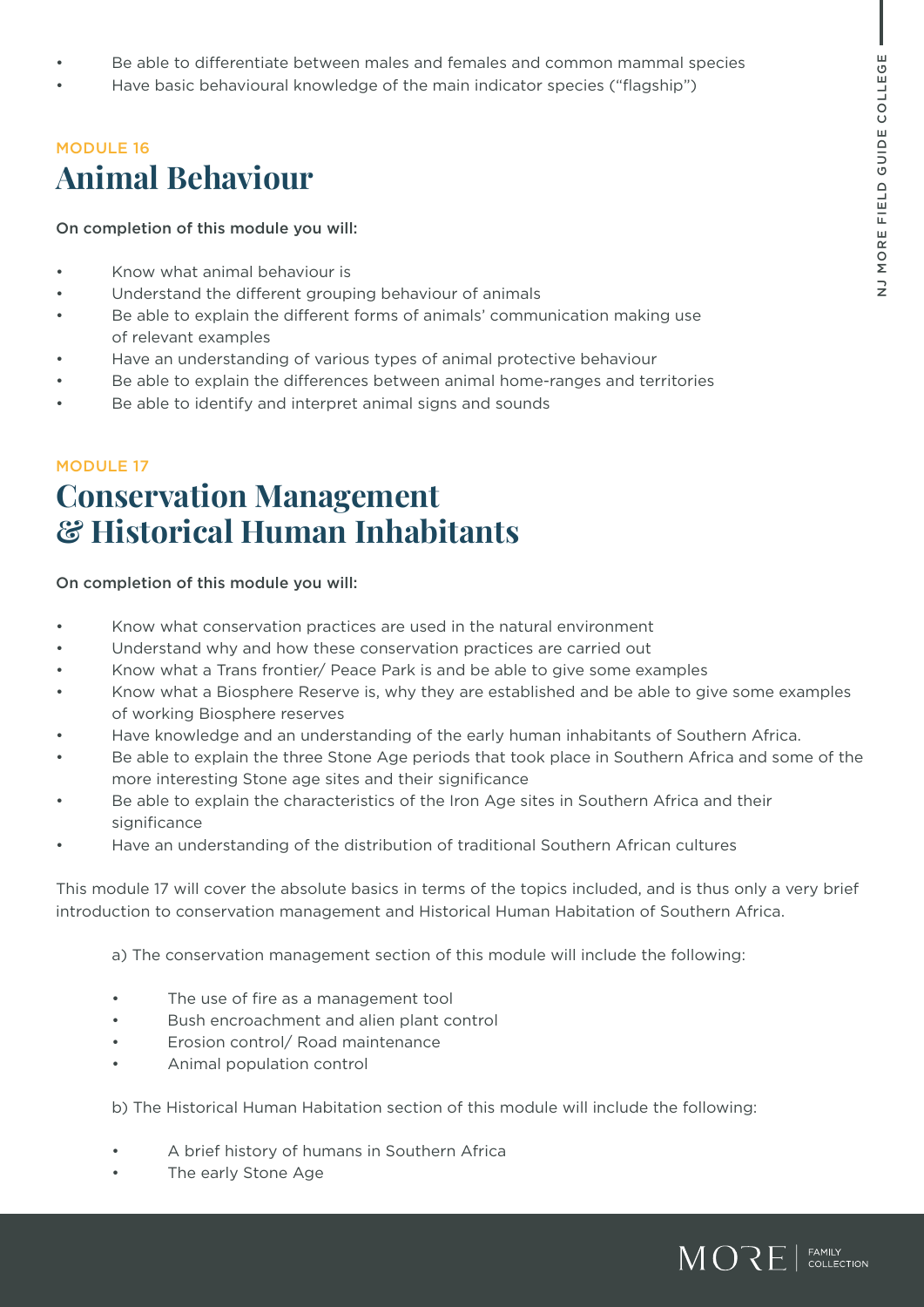- The Middle Stone Age
- The Later Stone Age
- The Iron Age
- The distribution of traditional Southern African cultures based on language

#### 4. SYLLABUS- FGASA APPRENTICE TRAILS GUIDE

A FGASA Apprentice Trails Guide (Back-up trails Guide) is an individual who is in training (in an apprentice program) to become a Trails Guide and will learn how to function as 2nd Rifle and later as 1st Rifle during the training phase. The apprentice program is a stepping stone in the process for a guide to attain a FGASA Trails Guide qualification and is not yet qualified to conduct trails or walks in areas with dangerous game in absence of a FGASA Trails Guide (NQF4), Professional Trails Guide, or SKS (DG) Guide

#### MODULE 1

# **Approaching Animals on Foot**

- Rules for walking in the bush clients informed about procedures before departing on walks
- Approaching dangerous game Guidelines when dealing with dangerous game
- Comfort zones and personal space
- Responses to charging animals
- Client restrictions on walks
- Guest checks before a walk
- Guest briefing before walks
- Approaching dangerous game
- Areas to walk through carefully or avoid walking through altogether

### MODULE 2 **Weapon Handling**

- Rifle requirements
- Additional Firearms
- Rifle loading
- State of readiness
- Rifle operation in dangerous situations
- Carring a rifle
- The function and position of the armed backup or tracker
- Rifles along on game drives
- Rules and safe handling of fire arms
- Mechanics of the bolt action rifle
- Rifle balistics
- Cleaning and Maintenance

### MODULE 3 **Dangerous Animal Knowledge**

• General information of white and black rhinocerous, lion, leopard, buffalo, elephant and hippo